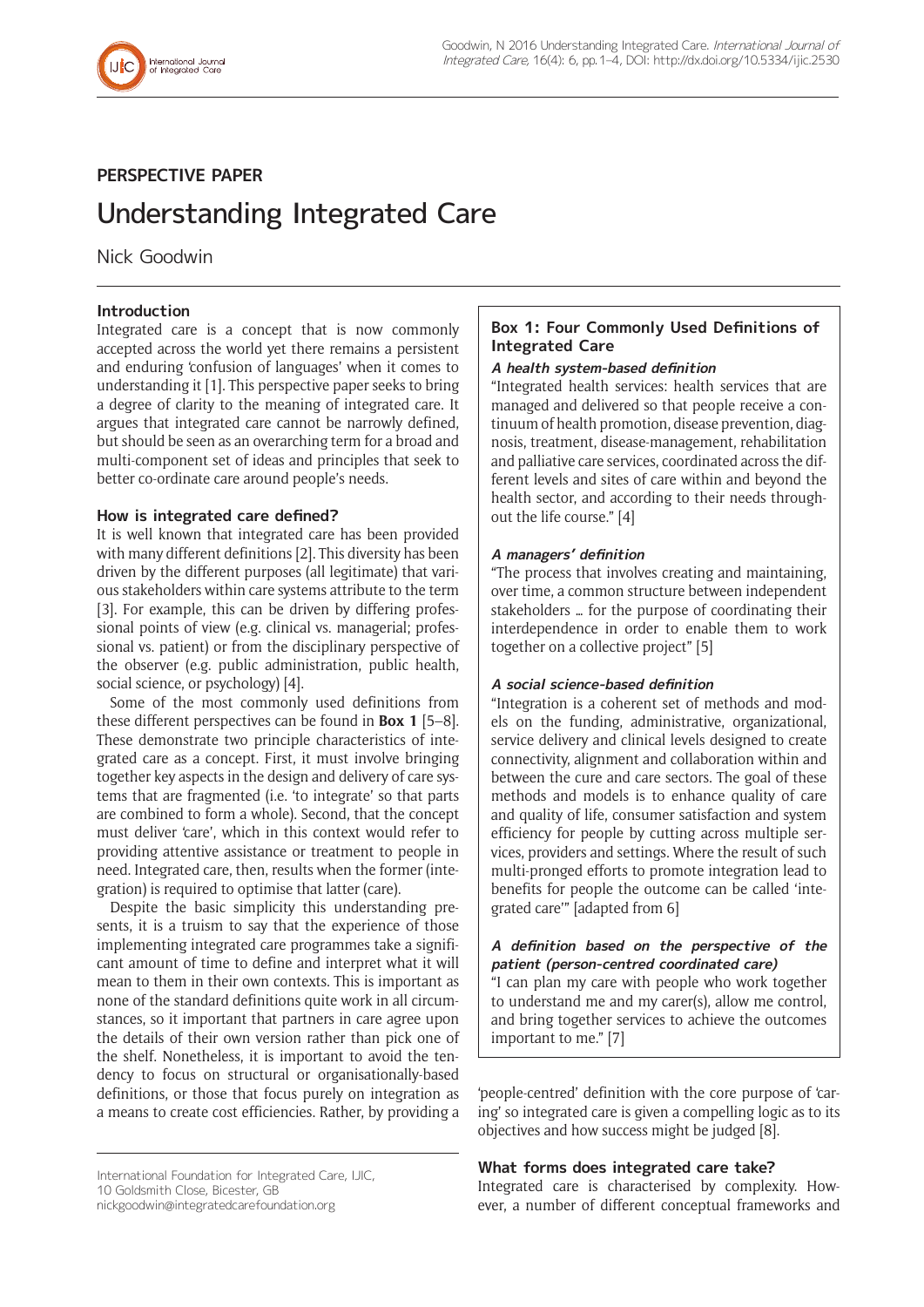taxonomies have been developed to help manage our understanding, Typically, these have examined [2, 9]:

- the *type* of integration (i.e. organisational, professional, cultural, technological);
- the *level* at which integration occurs (i.e. macro-, meso- and micro-);
- the *process* of integration (i.e. how integrated care delivery is organised and managed);
- the *breadth* of integration (i.e. to a whole population group or specific client group); and
- the *degree* or *intensity* of integration (i.e. across a continuum that spans between informal linkages to more managed care co-ordination and fully integrated teams or organisations).

Moreover, integrated care takes a number of key forms, including [10]:

- *Horizontal integration.* Integrated care between health services, social services and other care providers that is usually based on the development of multi-disciplinary teams and/or care networks that support a specific client group (e.g. for older people with complex needs)
- *Vertical integration.* Integrated care across primary, community, hospital and tertiary care services manifest in protocol-driven (best practice) care pathways for people with specific diseases (such as COPD and diabetes) and/or care transitions between hospitals to intermediate and community-based care providers
- *Sectoral integration.* Integrated care within one sector, for example combining horizontal and vertical programmes of integrated care within mental health services through multi-professional teams and networks of primary, community and secondary care providers;
- *People-centred integration:* Integrated care between providers and patients and other service users to engage and empower people through health education, shared decision-making, supported self-management, and community engagement; and
- *Whole-system integration:* Integrated care that embraces public health to support both a populationbased and person-centred approach to care. This is integrated care at its most ambitious since it focuses on the multiple needs of whole populations, not just to care groups or diseases.

It is often suggested that the strongest form is the 'fully integrated' model that is characterised by integrated teams working in an organisation with a single set of governance and accountability rules and common budgets and incentives [1]. Indeed, there is evidence to suggest that the more severe the need of the patient, the more appropriate it might be to develop 'fully integrated' organisations [11]. Yet, what appears to matter most is not the organisational solution but what happens at the service- and clinical-level [12]. Transformational change can only happen at the interface between service users and teams of care professionals working in partnership with them. For people with complex needs, this implies a more flexible and networked solution where a 'core team' empowers service users and supports their day-today needs but can rely on a responsive provider network when required [13].

## **How has our understanding of integrated care developed?**

Our understanding of what integrated care means, and what it might comprise, continues to evolve. In many respects, we now know the basic building blocks of a successful integrated care approach since there have been numerous studies developing frameworks through which the different elements are set out [e.g. see 14–17]. One of the unmet challenges is how we might move beyond these descriptive components to offer a guide to decisionmakers on how best to implement integrated care in policy and practice. In this respect, we know that much depends on the 'softer issues' of relationship building and the ability to foster an environment where new collaborations and ways of working become accepted as the norm over time.

In more recent years, too, a number of new ideas have emerged that have taken our understanding of integrated care along a different path. The two most fundamental of these include: first, the recognition that engaging and empowering people and communities should be a central component to any integrated care strategy; and second, that integrated care strategies might be most powerful where they become population-oriented and focused on promoting health, for example by bringing together health and social care with other players such as housing, schools, community groups, industry, and so on. Both these ideas see the integration element as a way of bringing community assets together to promote health and wellbeing to populations, so taking the potential focus of integrated care beyond specific service models or the propensity to individualise the focus around, for example, disease management programmes and care pathways. A debate is then created as to whether integrated care should be underpinned by a set of core 'values', such as equity or solidarity, which brings us full circle into the debate about integrated care's meaning [18].

## **Conclusions**

At its simplest, integrated care is an approach to overcome care fragmentations, especially where this is leading to an adverse impact on people's care experiences and care outcomes. Integrated care may be best suited to people with medically complex or long-term care needs, yet the term should not be solely regarded as a means to managing medical problems since the principles extend to the wider definition of promoting health and wellbeing. Indeed, it seems that whilst our understanding of integrated care has advanced it also continues to evolve and be debated. At its heart, however, lies a commitment to improving the quality and safety of care services through ongoing and co-productive partnerships.

## **Acknowledgements**

This perspectives paper forms part of an IJIC Special Issue on the Building Blocks of Integrated Care. The paper was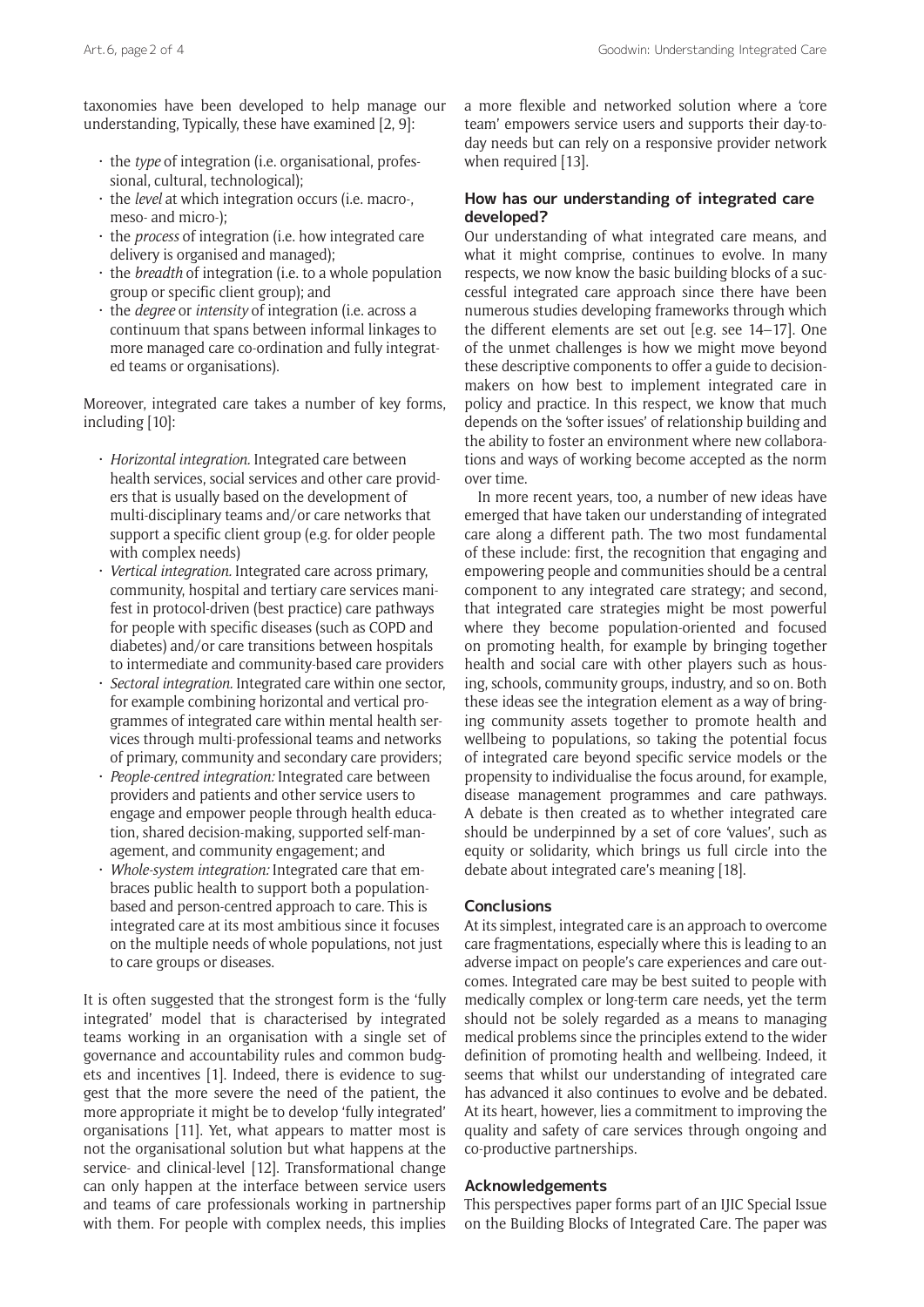drawn from a presentation made during a series of six webinars, and a public lecture, organised by the International Foundation for Integrated Care and funded by Edgehill University. Further resources, including videos and presentations, can be found at [www.integratedcare](http://www.integratedcarefoundation.org/events/webinar-series-the-building-blocks-of-integrated-care)[foundation.org/events/webinar-series-the-building](http://www.integratedcarefoundation.org/events/webinar-series-the-building-blocks-of-integrated-care)[blocks-of-integrated-care.](http://www.integratedcarefoundation.org/events/webinar-series-the-building-blocks-of-integrated-care)

#### **Competing Interests**

The author declares that they have no competing interests.

#### **Author Contribution**

Nick Goodwin is co-Founder and CEO of the International Foundation for Integrated Care (IFIC), a not-for-profit membership-based foundation dedicated to improving the science knowledge and application of integrate care across the World [\(www.integratedcarefoundation.org\)](http://www.integratedcarefoundation.org). Nick is also the Editor-in-Chief of the International Journal of Integrated Care [\(www.ijic.org\)](http://www.ijic.org). In January 2016, Nick received the Avedis Donabedian International Award for his contribution to Healthcare Excellence through his work to promote the science of integrated care internationally.

#### **References**

- 1. **Kodner, D.** All together now: a conceptual exploration of integrated care. *Healthcare Quarterly*, 2009; 13 (Sp.) October 6–15. DOI: [http://dx.doi.](http://dx.doi.org/10.12927/hcq.2009.21091) [org/10.12927/hcq.2009.21091](http://dx.doi.org/10.12927/hcq.2009.21091)
- 2. **Armitage, GD, Suter, E, Oelke, ND** and **Adair, CE.** Health systems integration: state of the evidence. *International Journal of Integrated Care*. 2009; 9(2). Nolte, E. & McKee, M. 2008, "Integration and chronic care: A review," in Caring for people with chronic conditions. A health system perspective*.*, E. Nolte & M. McKee, eds., Open University Press, Maidenhead, pp. 64–91. DOI: [http://doi.](http://doi.org/10.5334/ijic.316) [org/10.5334/ijic.316](http://doi.org/10.5334/ijic.316)
- 3. **World Health Organisation** Framework on integrated, people-centred health services. Report by the Secretariat. *Sixty-Ninth World Health Assembly.* WHO: Geneva, 15 April 2016. Available at: [http://](http://apps.who.int/gb/ebwha/pdf_files/WHA69/A69_39-en.pdf?ua=1) [apps.who.int/gb/ebwha/pdf\\_files/WHA69/](http://apps.who.int/gb/ebwha/pdf_files/WHA69/A69_39-en.pdf?ua=1) [A69\\_39-en.pdf?ua](http://apps.who.int/gb/ebwha/pdf_files/WHA69/A69_39-en.pdf?ua=1) = 1 accessed 3 August 2016.
- 4. **Contandriapoulos, AP, Denis, JL, Touati, N** and **Rodriguez, C.** Groupe de recherche interdisciplinaire en santé. Working Paper N04–01. Montréal: Université de Montréal. 2003 Jun. The integration of health care: dimensions and implementation. [cited 2014 24 Oct] Available from: [http://nelhin.](http://nelhin.on.ca/assets/0/16/2100/3734/3736/6cab135d-87c1-45bd-88cd-2c1d5404ec9b.pdf) [on.ca/assets/0/16/2100/3734/3736/6cab135d-](http://nelhin.on.ca/assets/0/16/2100/3734/3736/6cab135d-87c1-45bd-88cd-2c1d5404ec9b.pdf)[87c1–45bd-88cd-2c1d5404ec9b.pdf.](http://nelhin.on.ca/assets/0/16/2100/3734/3736/6cab135d-87c1-45bd-88cd-2c1d5404ec9b.pdf)
- 5. **Kodner, D** and **Spreeuwenberg, C.** Integrated care: meaning, logic, applications and implications – a discussion paper. *International Journal of Integrated Care,* 2002; 2(14). DOI: [http://dx.doi.org/10.5334/](http://dx.doi.org/10.5334/ijic.67) [ijic.67](http://dx.doi.org/10.5334/ijic.67)
- 6. **National Voices** A narrative for person-centred coordinated care. NHS England: London. 2013. Available at: [http://www.nationalvoices.](http://www.nationalvoices.org.uk/sites/default/files/public/publications/narrative-for-person-centred-coordinated-care.pdf) [org.uk/sites/default/files/public/publications/](http://www.nationalvoices.org.uk/sites/default/files/public/publications/narrative-for-person-centred-coordinated-care.pdf)

[narrative-for-person-centred-coordinated-care.pdf](http://www.nationalvoices.org.uk/sites/default/files/public/publications/narrative-for-person-centred-coordinated-care.pdf) accessed 3 August 2016.

- 7. **Lewis, R, Rosen, R, Goodwin, N** and **Dixon, J.** *Where next for integrated care organisations in the English NHS?* The Nuffield Trust: London 2010.
- 8. **Goodwin, N** and **Alonso, A.** Understanding integrated care: the role of information and communication technology in Muller S, Meyer I, Kubitschke L (Eds) *Beyond Silos: The way and how of eCare,* IGI Global 2014. DOI: [http://dx.doi.org/10.4018/978-](http://dx.doi.org/10.4018/978-1-4666-6138-7.ch004) [1-4666-6138-7.ch004](http://dx.doi.org/10.4018/978-1-4666-6138-7.ch004)
- 9. **Goodwin, N** and **Smith, J.** The evidence base for integrated care. The King's Fund and the Nuffield Trust: London 2012. Available at: [http://www.nuf](http://www.nuffieldtrust.org.uk/sites/files/nuffield/evidence-base-for-integrated-care-251011.pdf)[fieldtrust.org.uk/sites/files/nuffield/evidence](http://www.nuffieldtrust.org.uk/sites/files/nuffield/evidence-base-for-integrated-care-251011.pdf)[base-for-integrated-care-251011.pdf](http://www.nuffieldtrust.org.uk/sites/files/nuffield/evidence-base-for-integrated-care-251011.pdf).
- 10. **Leutz, WN.** 'Five laws for integrating medical and social services: lessons from the United States and the United Kingdom', *Milbank Quarterly* 1999; 77(1), 77–110. DOI: [http://dx.doi.](http://dx.doi.org/10.1111/1468-0009.00125) [org/10.1111/1468-0009.00125](http://dx.doi.org/10.1111/1468-0009.00125)
- 11. **Curry, N** and **Ham, C.** *Clinical and Service Integration: The route to improved outcomes.* London: The King's Fund 2010. Available at: [www.kingsfund.org.uk/publications/](www.kingsfund.org.uk/publications/clinical-and-service-integration) [clinical-and-service-integration](www.kingsfund.org.uk/publications/clinical-and-service-integration).
- 12. **Goodwin, N, Sonola, L, Thiel, V** and **Kodner, D.** Co-ordinated care for people with complex chronic conditions. *Key lessons and markers for success.* London: The King's Fund 2013.
- 13. **Fulop, N, Mowlam, A** and **Edwards, N.** Building integrated care. *Lessons from the NHS and elsewhere.* MHS Confederation: London 2005. Available at: [http://www.nhsconfed.org/~/media/](http://www.nhsconfed.org/~/media/Confederation/Files/Publications/Documents/Building%20integrated%20care.pdf) [Confederation/Files/Publications/Documents/](http://www.nhsconfed.org/~/media/Confederation/Files/Publications/Documents/Building%20integrated%20care.pdf) Building%20 [integrated%20care.pdf](http://www.nhsconfed.org/~/media/Confederation/Files/Publications/Documents/Building%20integrated%20care.pdf) Accessed 3 August 2016.
- 14. **Minkman, M, Ahaus, KT** and **Huijsman, R.** A four phase development model for integrated care services in the Netherlands. *BMC Health Service Research* 2009; 9: 42. DOI: [http://dx.doi.](http://dx.doi.org/10.1186/1472-6963-9-42) [org/10.1186/1472-6963-9-42](http://dx.doi.org/10.1186/1472-6963-9-42)
- 15. **Valentijn, PP, Schepman, SM, Opheij, W** and **Bruijnzeels, M A.** "Understanding integrated care: a comprehensive conceptual framework based on the integrative functions of primary care", *Int.J.Integr. Care*, 2013; vol. 13, p. e010. DOI: [http://dx.doi.](http://dx.doi.org/10.5334/ijic.886) [org/10.5334/ijic.886](http://dx.doi.org/10.5334/ijic.886)
- 16. **WHO Regional Office for Europe** Strengthening people-centred health systems in the WHO European Region: a roadmap. WHO Regional Office for Europe: Copenhagen 2013.
- 17. **Calciolari, S, Gonzalez, L, Goodwin, N** and **Stein, V.** International Check: Conceptual framework and comparative assessment exercise 2016. Paper to Project INTEGRATE Final Conference, Barcelona. 23 May 2016.
- 18. **Minkman, MMN.** Values and Principles of Integrated Care. *International Journal of Integrated Care*. 2016; 16(1): 2. DOI: [http://dx.doi.org/10.5334/](http://dx.doi.org/10.5334/ijic.2458) [ijic.2458](http://dx.doi.org/10.5334/ijic.2458)